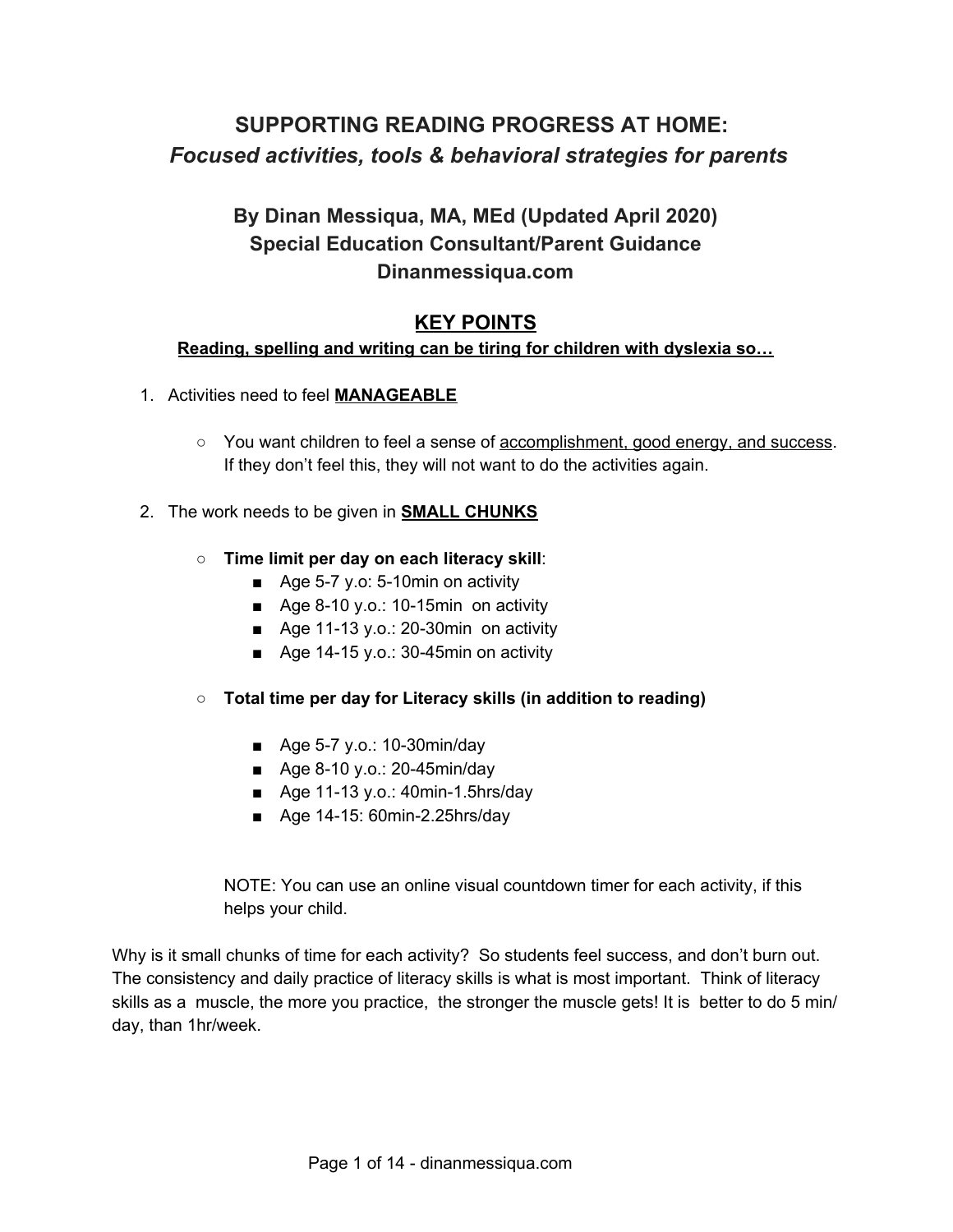- 3. Use a **CHECKLIST** so children can see what they have accomplished and can check off themselves !
- a) Example of checklist for younger children, ages 5-7: Make it visual!

| Activity                                                                     | Have I completed<br>this? |
|------------------------------------------------------------------------------|---------------------------|
| <b>Reading/Read Aloud:</b><br>(20-30min): Picture of<br>Child Reading a book |                           |
| <b>Phonological</b><br><b>Awareness: (10min)</b><br>Picture of an Ear        |                           |
| <b>Phonics: (10min)</b><br>Picture of A, B, C                                |                           |
| <b>Writing/ Spelling:</b><br>(10min) Picture of<br>child writing in a book   |                           |

b) Example of checklist for older children, ages 8-10

| Activity                                                   | Have I completed<br>this? |
|------------------------------------------------------------|---------------------------|
| <b>Reading</b> (30min): Picture of<br>Child Reading a book |                           |
| <b>Reading Fluency: (10min)</b>                            |                           |
| <b>Reading Comprehension:</b><br>$(15 \text{ min})$        |                           |
| <b>Writing/ Spelling: (15min)</b>                          |                           |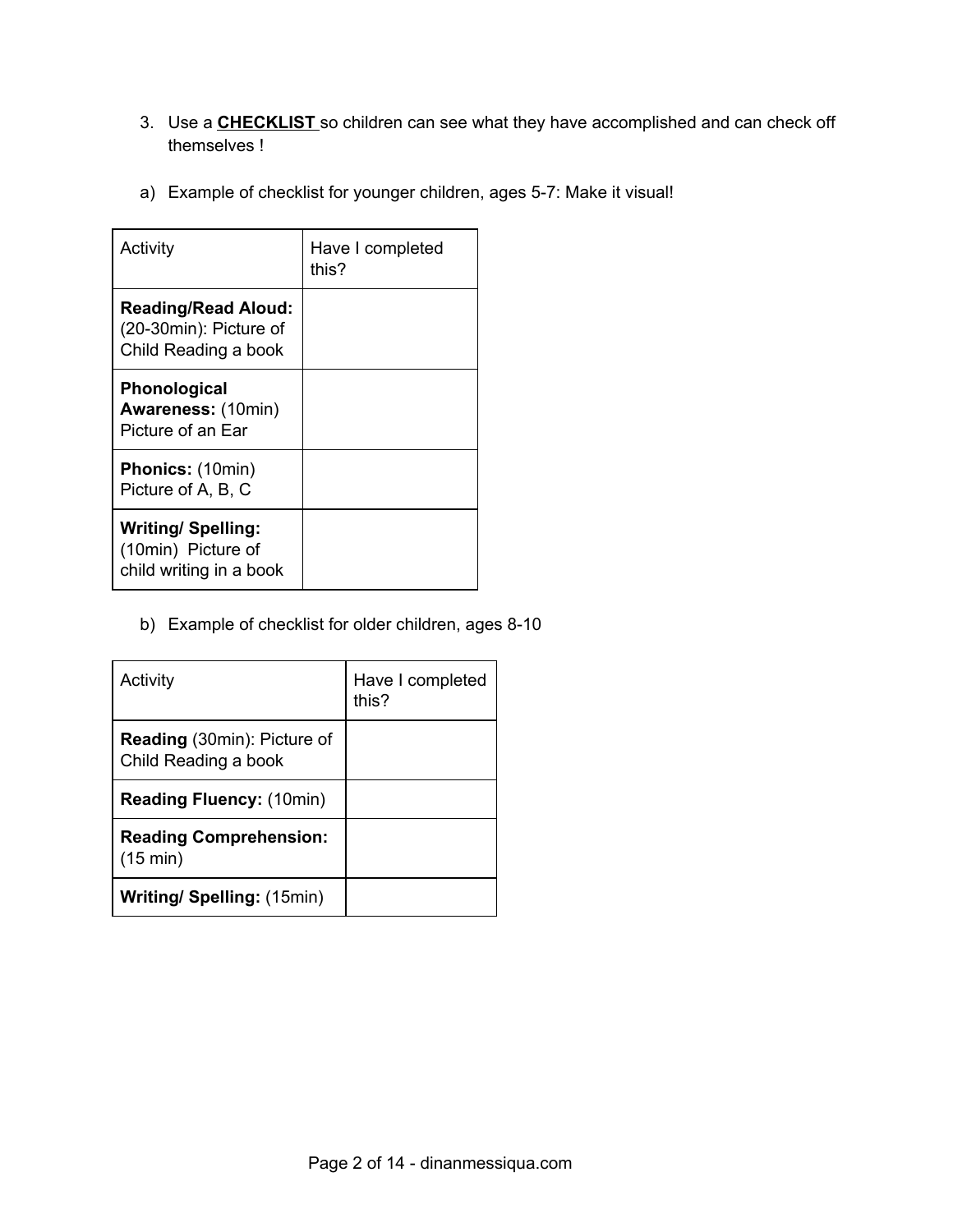c) Example of checklist for Middle school, ages 11-13:

| Activity                                                   | Have I completed<br>this? |
|------------------------------------------------------------|---------------------------|
| <b>Reading</b> (30min): Picture of<br>Child Reading a book |                           |
| <b>Reading Fluency: (10min)</b>                            |                           |
| <b>Reading Comprehension:</b><br>$(20-45 \text{ min})$     |                           |
| <b>Writing/Spelling:</b><br>(20-45min)                     |                           |

NOTE: You can give a small reward once a student has checked off all the steps for that day. (Ex. For a younger child, a sticker if he/she likes stickers.)

### 4. Give **POSITIVE FEEDBACK and ENCOURAGEMENT: FIND THE GOOD!**

There is always something positive you can find, no matter how small.

#### **Examples: When a child makes an error, you can say...**

- "You did a good job with \_\_\_\_\_\_\_ (the consonants in this word). Let's look at the (vowel sound) again."
- "You came up with strong ideas for \_\_\_\_\_\_(reasons for your persuasive letter). Tell me more about \_\_\_\_\_ (why this first reason is so important?). Good, write a sentence for what you just said."
	- NOTE: If a child is stuck, use your judgement…(here is what I would do):
		- 1) See if they can find the answer on their own and if they can't….
		- 2) give them the answer, sometimes this is the best so the lesson can continue and you don't get resistance.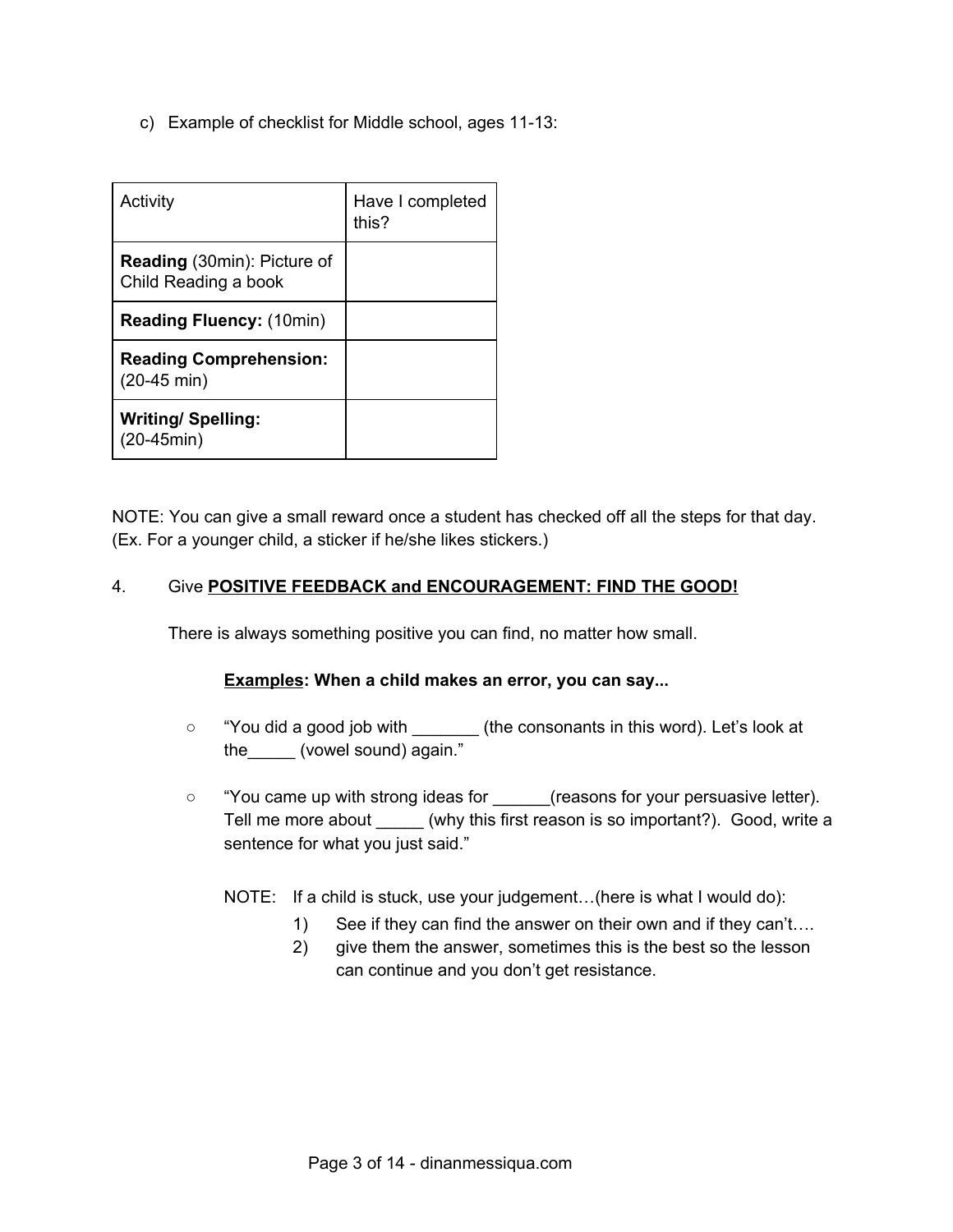## **At the end of week, look back and reflect with your child, with encouragement….**

For example you can say:

- "What a good week you've had, you really spent time on those vowel sounds! Next week it will be easier to read those words."
- "Your concluding sentence in your persuasive paragraph was so inspiring and well written!"
- 5. Give **MOVEMENT BREAKS:** Movement breaks help the brain focus. You can do these between literacy activities.

### **Examples:**

- For Younger Child: Ex. Animal Box (pick one): Jump like a kangaroo, leap like a frog, move around like a monkey, etc.
- For Older Child: How many jumping jacks/push ups/sit ups can you do in a minute? How long can you hold a plank? (Use a timer for these).

## 6. **WHAT IF MY CHILD DOESN'T WANT TO DO THESE ACTIVITIES?** *YOU CAN... Build literacy skills into day-to-day activities.*

#### **Examples with a younger child:**

- Let's make a list of all the friends/people we want to zoom with this week. Ask child: What is their name? What sound does their name start with? What letter makes that sound? Child makes a list with just the first letter of each of the people's names.
- Make an obstacle course and hide letters in the obstacle course, once you come to a letter you need to give the name and sound letter. (This gets them moving too!)

## **Example with an older child:**

- Find something your child is passionate about.
- Have your child write you a letter as to why this is so important.
- Tell your child to give at least 3 reasons.
- For each reason, your child should write 2 elaborating sentences, answering WHY or HOW.

Ex. Your child wants a phone: write you a letter that tries to persuade you to get him/her a phone.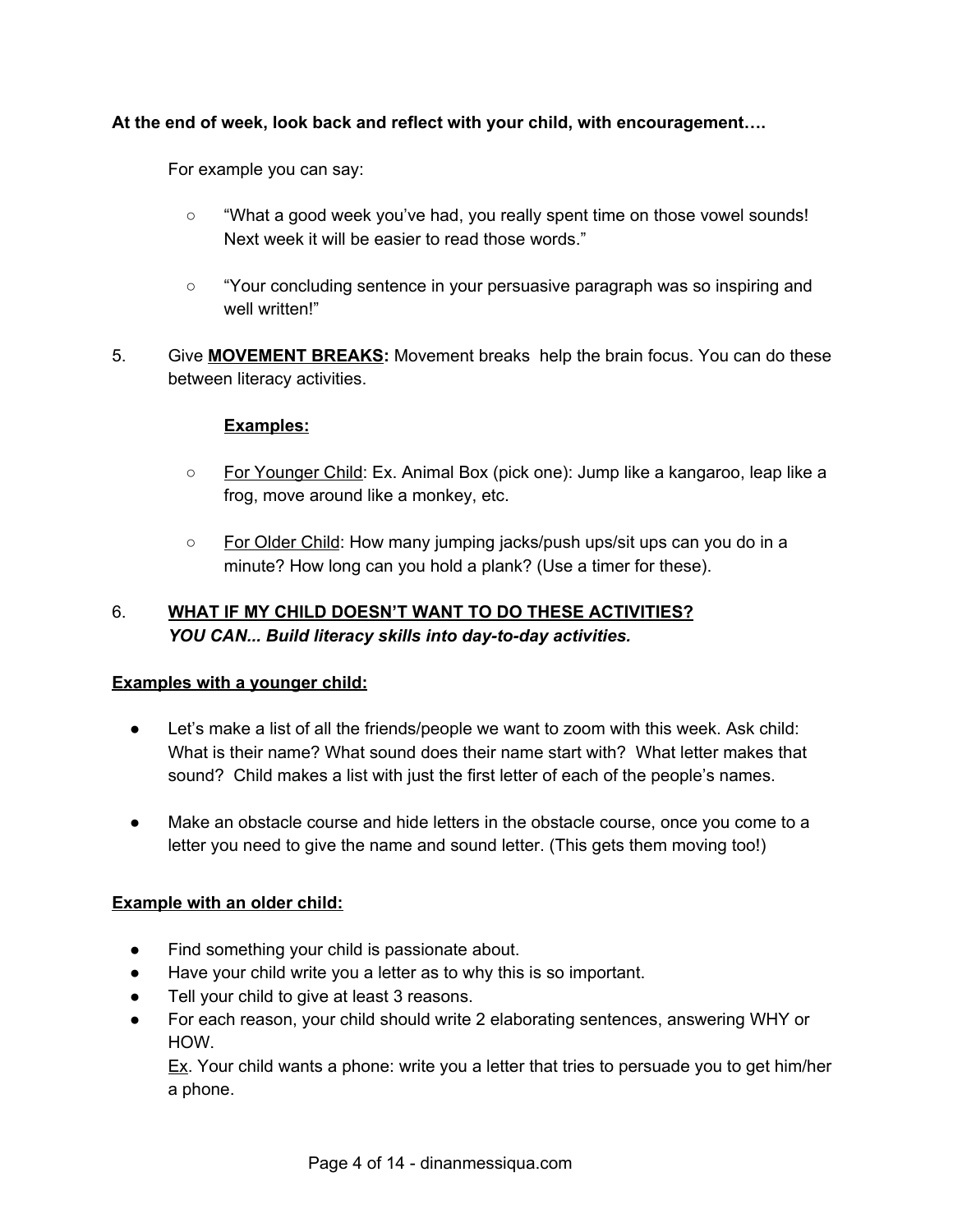# **Literacy Activities:**

## **READING:**

#### **The most important activity you can do with your child is READ!**

- Read with your child every day try to do this when you are in a good 'head space', so you are relaxed and it is a positive experience for your child.
- Set aside a time to do this, it doesn't need to be more than 20-30 min.
- Use 5 finger rule to choose a book for your child (if there are more than 5 words on page that child missed, the book is too hard).

#### **● Reading Strategies:**

- **○ Choral reading** (you read together aloud)
- **○ Echo reading** (you read sentence and your child repeats it)
- **○ Read and then stop midway in a sentence**, child fills in word or finishes the sentence. Take turns doing this on each page.
- **○** Ask **comprehension questions**: Factual: Ex. "Where does Little Red Riding Hood live?" Inferential: Ex. "Why do think the gingerbread man was so afraid?"

# **Resources:**

#### **Online Books:**

<https://www.uniteforliteracy.com/>

● Provides free digital access to picture books, including a variety of fiction and informational text, for children to read. There is also an option for the text to be narrated.

<https://portal.flyleafpublishing.com/>

• Decodable books online (free)

Digital [decodable](https://www.speld-sa.org.au/services/phonic-books.html) readers:

• This type of book is recommended for reading practice for children who are still learning to sound out and read simple words.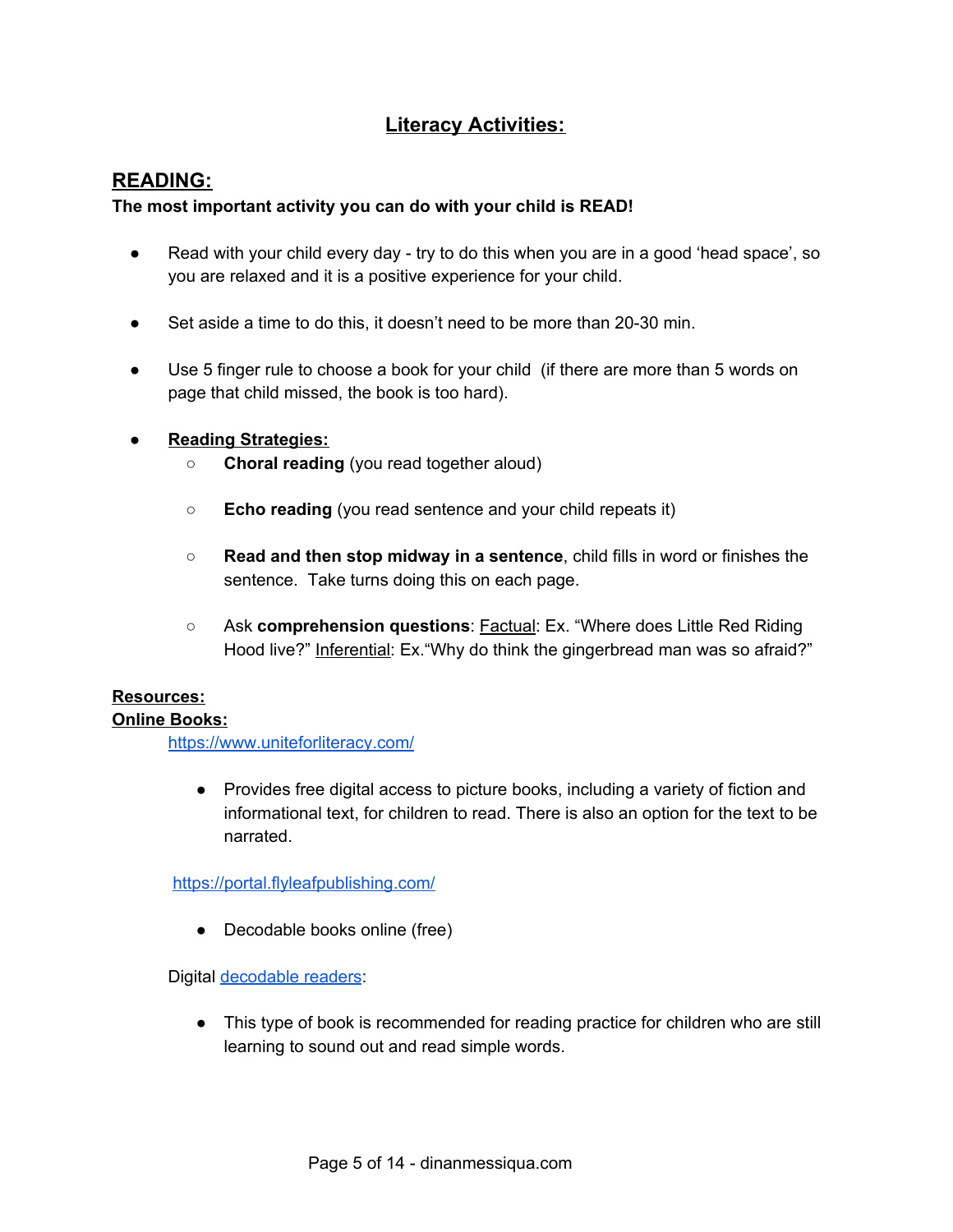#### <https://stories.audible.com/start-listen>

● Read Alouds: Audible (free):

[https://accounts.learninga-z.com/accountsweb/marketing/trial.do?campaign=rkCOVID19](https://accounts.learninga-z.com/accountsweb/marketing/trial.do?campaign=rkCOVID19Trial) **[Trial](https://accounts.learninga-z.com/accountsweb/marketing/trial.do?campaign=rkCOVID19Trial)** 

● Sign up for a free 3 month trial for access to lots of books your child can read or have read to them.

[https://improvingliteracy.org/kidzone?fbclid=IwAR19HLTBLfY\\_t7fadC4gzWGo3J\\_pbDrBl](https://improvingliteracy.org/kidzone?fbclid=IwAR19HLTBLfY_t7fadC4gzWGo3J_pbDrBlIe2OrwTbEv7il8lndaOmzoIO70) [Ie2OrwTbEv7il8lndaOmzoIO70](https://improvingliteracy.org/kidzone?fbclid=IwAR19HLTBLfY_t7fadC4gzWGo3J_pbDrBlIe2OrwTbEv7il8lndaOmzoIO70)

• Offers books to read and books to listen to

## **PHONOLOGICAL AWARENESS & PHONEMIC AWARENESS Activities:**

- **What is Phonological Awareness?**
	- *Phonological Awareness is the ability to hear and manipulate sounds at the sentence, word, syllable, and phoneme (sound) level.*
- **● What are some examples of Phonological Awareness activities?**
	- Rhyming (Ex. sit/mit)
	- Counting the number of words in sentence
	- $\circ$  Counting number of syllables in word (Ex. rab/bit = 2 syllables)
	- Identifying the beginning, middle and ending sound in a word
	- $\circ$  Segmenting a word into its individual sounds (Ex. den =  $\frac{d}{dt}$  /n/ 3 sounds)
- Many children who struggle with reading also struggle with phonological awareness. This is a prerequisite skill necessary for reading. A child does not need to be able to read or write to do phonological awareness activities. You can do it with the lights off in a room!
- **5-10min/day is enough! Keep these short** to hold your child's interest.

#### **Activities:**

- **● Rhyming Game:**
	- $\circ$  Give your child two words (ex. "Mat and sat") and ask him/her if the words rhyme. Your child can give a thumbs up or thumbs down.
- **● Pound or Jump a Beat (Syllables):**
	- Segment syllables and/or speech sounds. Let's say you want your child to isolate the syllables in the word *beginning*. Pause as you say each syllable—be-gin-ning—and have your child pound their fist on the table or their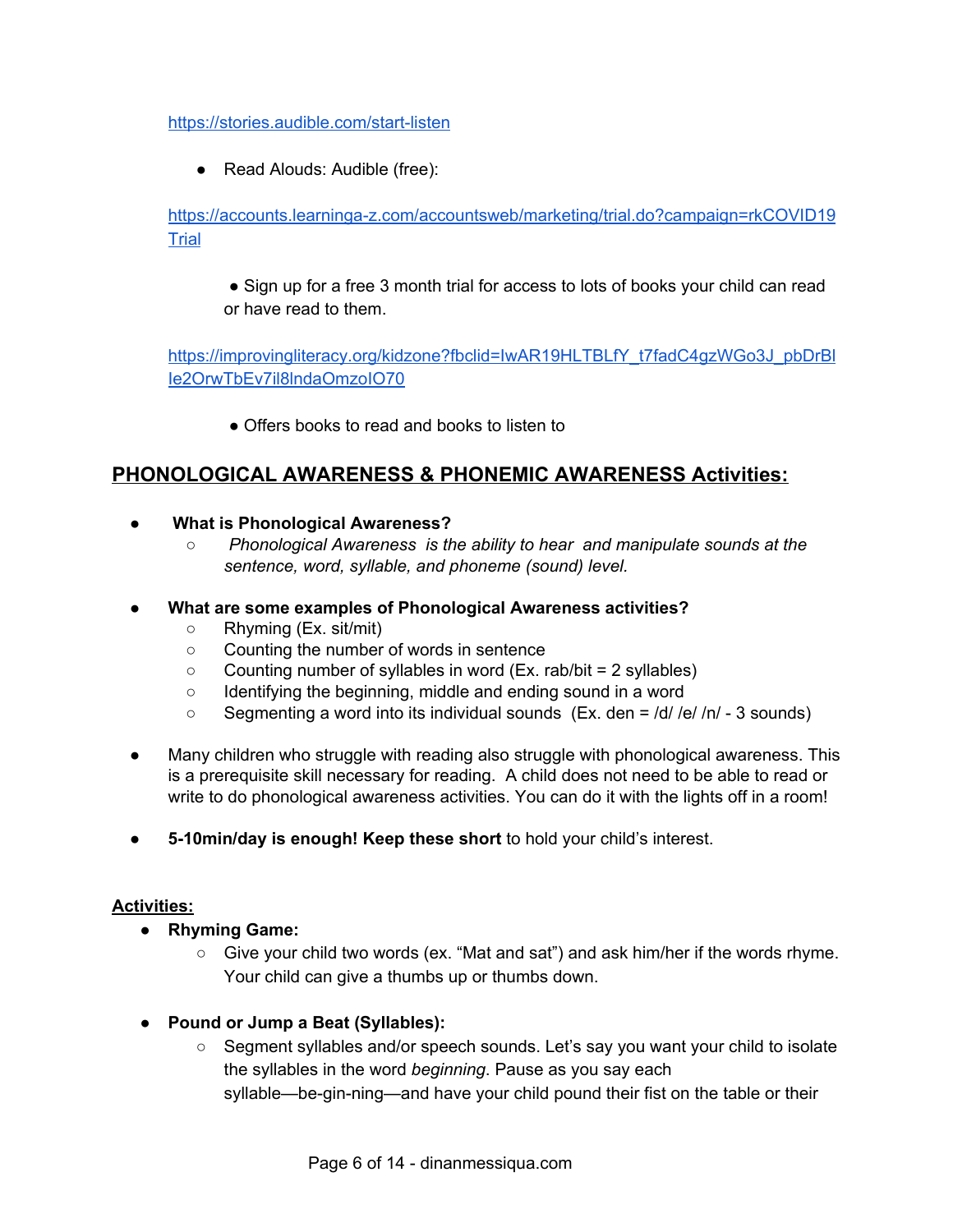lap for each syllable. You can also get your child up and moving by stomping or jumping with each syllable.

## **● Guess the Word (Blending/Segmenting):**

- $\circ$  Tell your child that you will say some sounds with a very brief pause in between. He/she has to guess the word. For example, "Listen to these sounds and tell me the word /r/-/ă/- /b/- /ĭ/- /t/. What is the word? The word is *rabbit.*"
- You can switch roles and use the game to help your child practice segmenting. Have your child choose a mystery word and break it into individual phonemes for *you* to guess. For example, if your child picks the word *plate*, he/she would say, "I see a */p/- /l/- /ā/- /t/*." You would then blend the separate sounds together to guess the word.

## **● Word Change (Changing initial, ending, middle sound):**

- (Only move to this skill once you know that your child can blending and segment.) Explain to your child that you are changing sounds in words and he/she must listen carefully and tell you the new word. This can be done with the first, last or middle sound.
	- a. **Initial Sound**: Say "chat." Now change /ch/ to /s/. What does it say? "sat."
	- b. **Ending Sound**: Say "slap". Now change /p/ to /b/. What does it say? "slab."
	- c. **Middle Sound**: Say "wait." Now change /ai/ to /ĭ/. What does it say? "wit."

(These activities were found on <https://www.childrensdyslexiacenters.org/resources/>)

## **Resources:**

- Phonemic Awareness (free) <https://www.heggerty.org/download-assessments-and-resources>
	- Download the English Primary E-Learning Lessons

● Click on "Learn More" at the top of the page to see video demonstrations on how to give the lessons.

● Phonological Awareness Activities: Supports child's knowledge of sounds which is the main underlying skill of successful reading. (These are free games online)

<https://www.ateachableteacher.com/online-phonemic-awareness-games/>

[http://www.professorgarfield.org/parents\\_teachers/instructions/phonemic.html](http://www.professorgarfield.org/parents_teachers/instructions/phonemic.html)

<https://www.education.com/games/phonological-awareness/>

● Phonemic Awareness + Phonics Worksheets (free)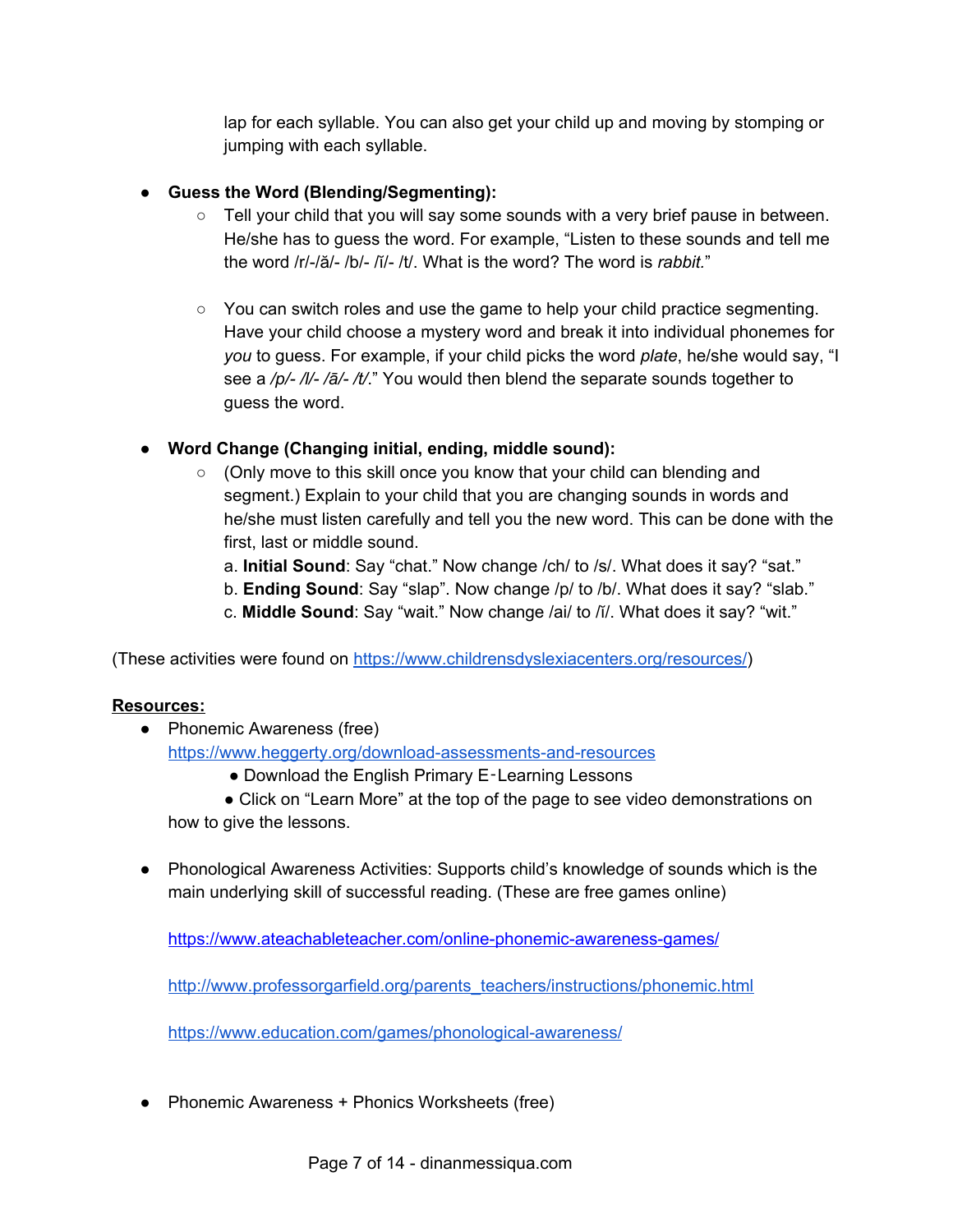Lakeshore learning:

<https://www.lakeshorelearning.com/resources/free-resources/printables>

## **PHONICS Activities (letters + sounds):**

- **● Names of letters:**
	- Have cards for each letter of the alphabet. Can your child name the letters?

## **● Names and Sounds of letters: MAKING SOUND CARDS!**

- Children can make their own sound cards:
	- How to make sound cards:
		- Put a letter on front of an index card and a key word on back with a picture of a key word. Your child can draw the key word. (Key word represents the sound of the letter makes.
		- Ex. For the letter C:
			- FRONT of card: letter C
			- BACK of card: picture of a cat. Child then uses sound cards as flash cards and says "C says /k/ as in cat."

## **● Sounds of letters: TREASURE HUNT!**

- Find an object in the house that starts with each letter of the alphabet.
	- Do 5 letters and objects a day, so that chunks are manageable
	- Each day: once child has found 5 objects, parent mixes up 5 objects and 5 letters and child tries to match the object with the letter
	- Can do this activity over several weeks so you are giving time for letters and sounds to solidify.
- **● Names + Sounds of Letters: MOVEMENT ACTIVITY!**
	- Make an obstacle course and hide letters in the obstacle course, once you come to a letter you need to give the name and sound letter. (This gets them moving too!)

#### **Resources:**

#### **Sound Cards:**

● Online: OG Card Deck: <https://apps.apple.com/us/developer/mayerson-academy/id709418435>

• This is information about a card deck app to practice letters and sounds. It is only available to download on iPhones or iPads.

● Actual Cards to purchase: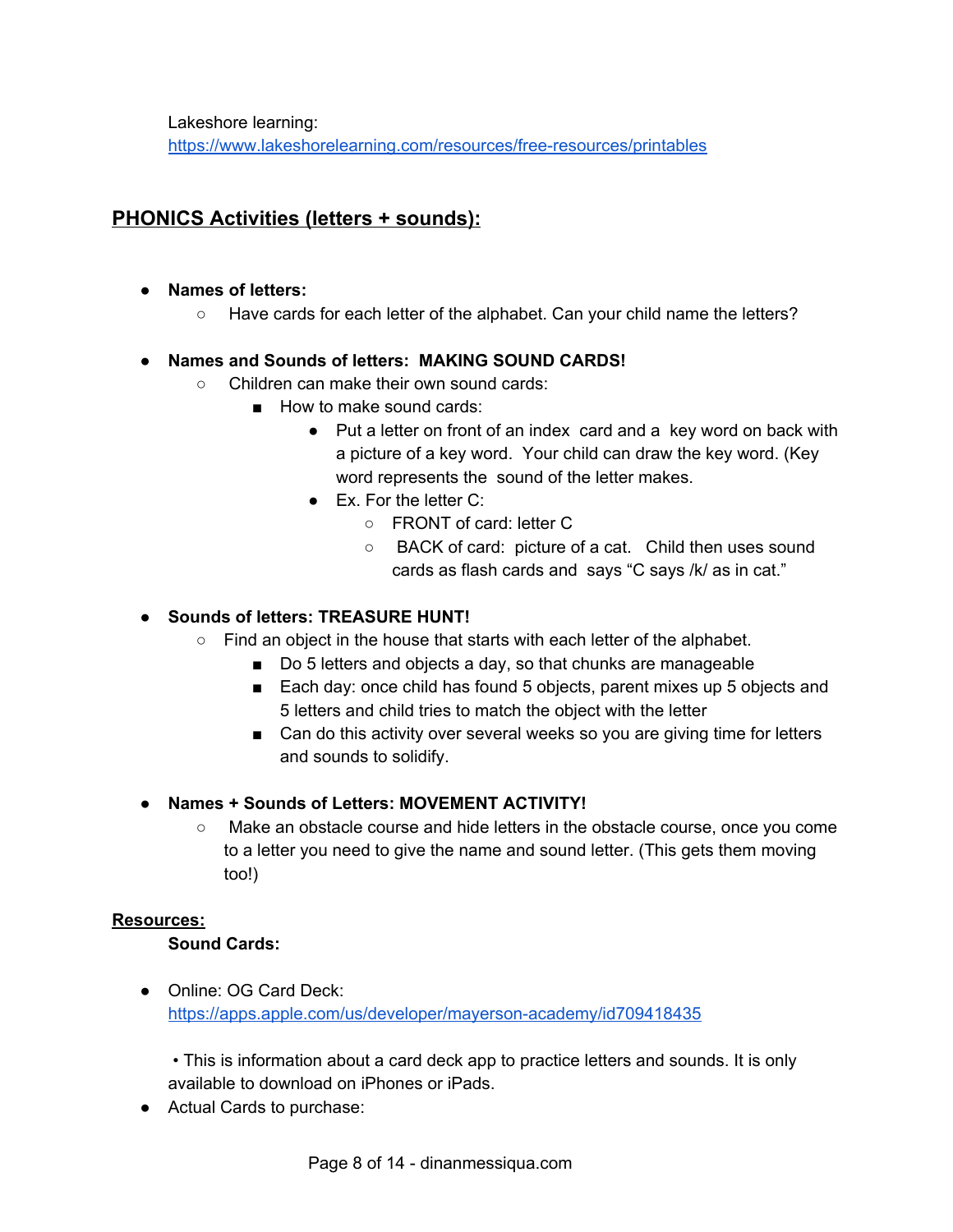#### <https://store.heggerty.org/abc-letter-cards/>

Quite nice cards but a little expensive. You can also make your own!

## **DECODING Activities**

- Be patient: When your child is trying to sound out an unfamiliar word, give him or her time to do so. Prompt your child to look closely at the letters in the word and use the strategies they have learned.
- Chunky monkey (older children 10 and up): When your child comes to an unknown word, encourage him or her to break the word into known parts, such as prefixes, suffixes, roots, and base words.

#### **Resources:**

Software programs that teach reading skills to children, you need to pay:

- **Lexia Learning:** <https://www.lexiaforhome.com/>
- **Nessy:** <https://www.nessy.com/us/>
- **Reading Horizons**: <https://www.readinghorizons.com/>

## **FLUENCY Activities**

- **Repeated Readings:** Once is not enough! Encourage your child to re-read favorite books and poems. Re-reading helps children build fluency, speed, and accuracy. Re-reading is a one of life's great pleasures.
- **Reading to others:** Have your child read to a younger child; this sets a purpose for reading and encourages your child to read with expression. If a younger friend or sibling is not available, then your child can read into a recording device, to Grandma over the phone, or Facetime or even to a dog. If you child likes theatre, have them be a character and read as if they were a witch, a sorcerer, a fairy, an airline pilot, anything they choose! You could also have them read with an emotion such as happy, sad, angry, jealous, etc.
- **High Frequency Words:** Encourage your child to read high-frequency word lists, such as Fry sight words.

#### **Resources:**

Fry Word list: <https://www.k12reader.com/worksheet/fry-words-complete-list/>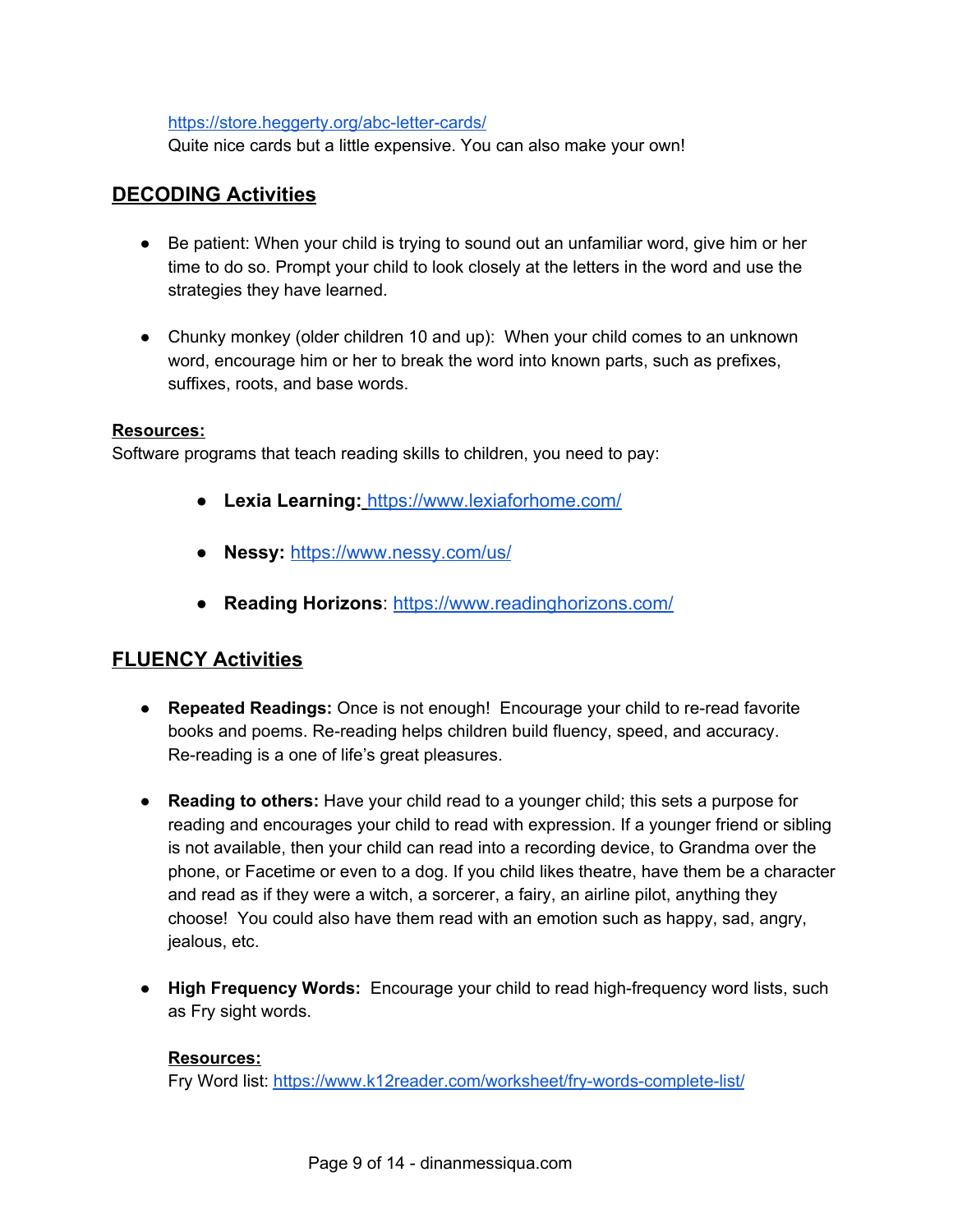## **READING COMPREHENSION/UNDERSTANDING Activities**

### **● Dig deeper into the story:**

Ask your child a mixture of factual and higher-level questions about the story you've just read:

- Factual Questions (the what): Ex. "In what city did the story take place? "How many siblings did Emily have?"
- More complex Higher-level Questions (the why and the how): Ex. "Why do you think Charlie did that? What else could he have done? Why do you think the author set the story in New York City?"
- **● Retell:**
	- It is useful when you ask your child to retell what has happened. This sequencing of key events can be done either at the end of the story or at the end of each chapter.
- **● Look at text features**
	- $\circ$  With your child, turn the chapter and heading titles into questions. Then, read the text for the answers.

## **DEVELOPMENT OF ORAL LANGUAGE (precursor to writing)**

● **Role playing:** Make up scenarios with your child and play them out. Give yourself names and roles. Young children love doing this.

## **Vocabulary:**

- **Tell Family Stories** (tell stories about You and Your Family when you were Younger) : Children love to hear stories about their family. Talk about a funny thing that happened when you were young and include descriptive words to build vocabulary.
- **Talk, talk, talk!** Talk with your child every day about things going on around the house. Include some interesting words into the conversation, and build on words you've talked about in the past.
- Listen to a book together, a play, watch a movie together and then talk about it!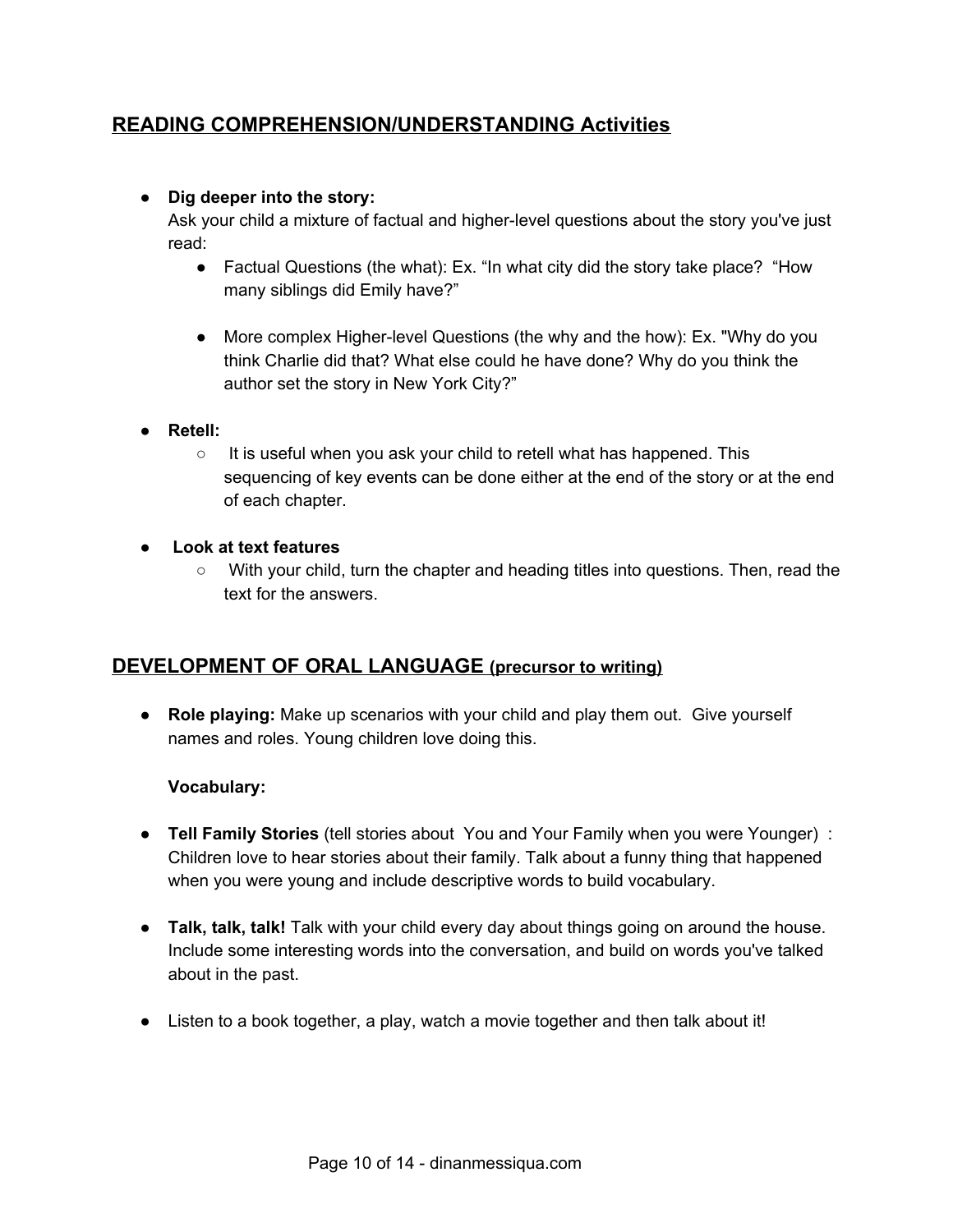#### **Resources:**

<https://www.prekinders.com/category/literacy/phonological-awareness/>

● Sorting and categorizing skills help develop oral language and are necessary for identifying main ideas and supporting details for reading comprehension and writing composition.

<https://freelanguagestuff.com/category/>

● Lists category skills by ages.

<http://www.speechtx.com/pdf/category.pdf>

● Printable activities for oral language skills

[https://busyteacher.org/classroom\\_activitie-vocabulary/describing\\_people\\_and\\_things/d](https://busyteacher.org/classroom_activitiesvocabulary/describing_people_and_things/describing_things-worksheets/) [escribing\\_things-worksheets/](https://busyteacher.org/classroom_activitiesvocabulary/describing_people_and_things/describing_things-worksheets/)

● FREE Describing Things Worksheets: The ability to describe something is an important aspect of English language learning. This is an important skill needed for oral communication and written composition.

## **WRITING/SPELLING Activities:**

- **Tracing letters** use lentils, beads, sand in a tray while saying name of letter. This is a multisensory activity that young children love.
- Use **thick pencil**, or thick marker when tracing letters on paper (younger students)
- **Writing Toolbox** (ages 7-10): Fill a box with drawing and writing materials. Find ways for your child to write, for example writing a shopping list, thank you notes, or birthday cards.
- **Parent/Child Journal** (7-on): Get a notebook and write to your child. Put it under his/her pillow. Encourage your child to write back. Continue to write back and forth to each other regularly. (Yes, even teens like this!)
- **Persuasive Paragraphs** (for older 8yrs-on):
	- Examples of prompts:
		- Do you think children should have more screen time during COVID-19?
		- Would you rather have a Chromebook or an Ipad?
		- Do you think children should wear uniforms to school?
		- Do you think teenagers should have a curfew?
		- At what age should students have their own cell phone and why?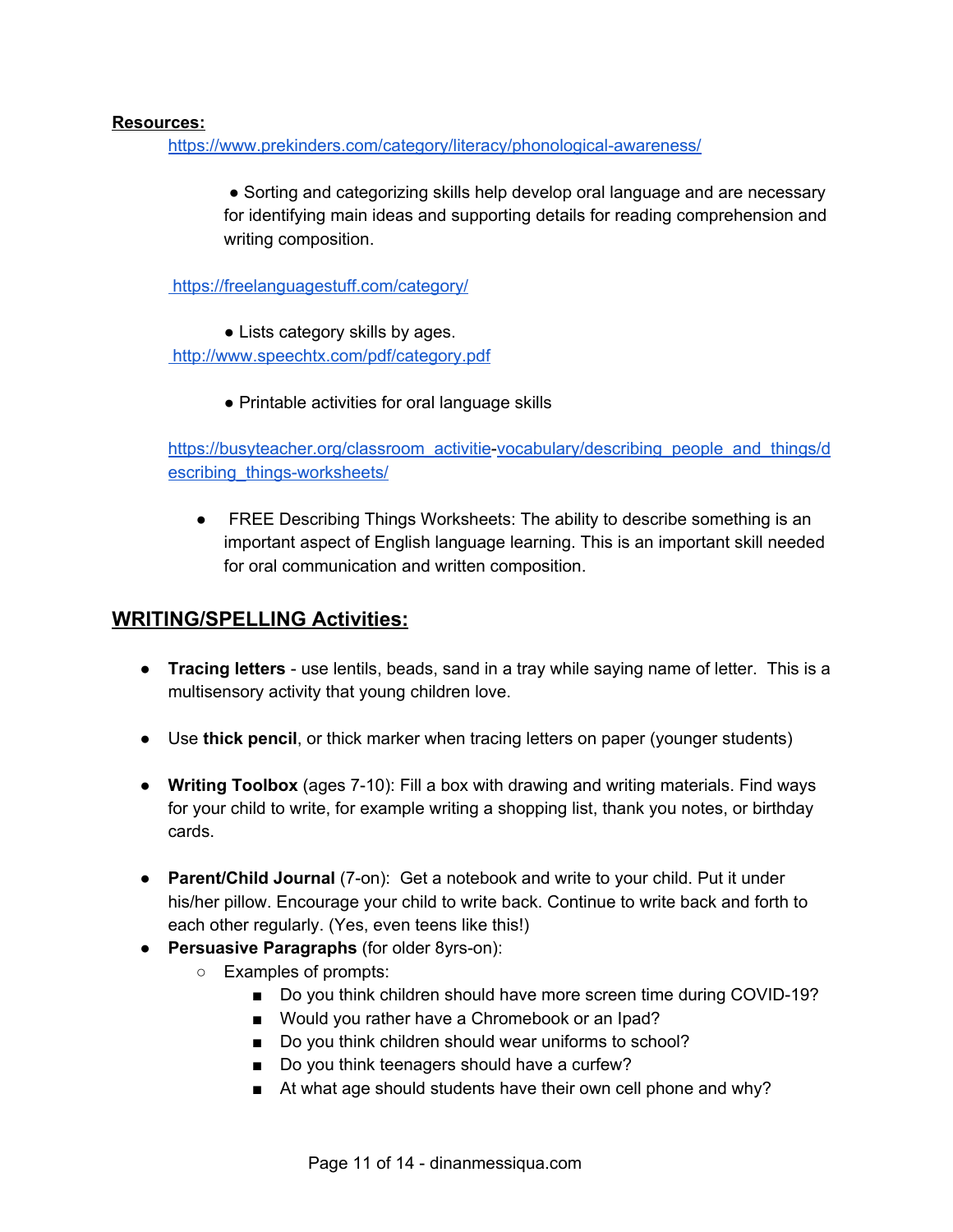- Use the steps below to break down a writing assignment into manageable chunks:
	- **Steps: Use the acronym POWER**
		- 1. **P**lan: Brainstorm (15-20 min)\*
		- 2. **O**rganize ideas onto graphic organizer (15-20 min)\*
		- 3. **W**rite draft (20-30 min)
		- 4. **E**dit Using CHOPS (20-30 min) (see below)\*
		- 5. **R**ewrite/Revise: Make edits on computer or paper (20min)
		- \* There are templates for these under "Resources" on my website.

#### **To edit work use CHOPS:**

- C (capitals): Check beginnings of sentences + proper nouns.
- H (handwriting): If handwritten, is my writing neat?
- O (oral reading): Read the paragraph aloud; do my sentences say what I want them to?
- P (punctuation): Check for commas, periods, etc.
- S (spelling): Have I spell checked?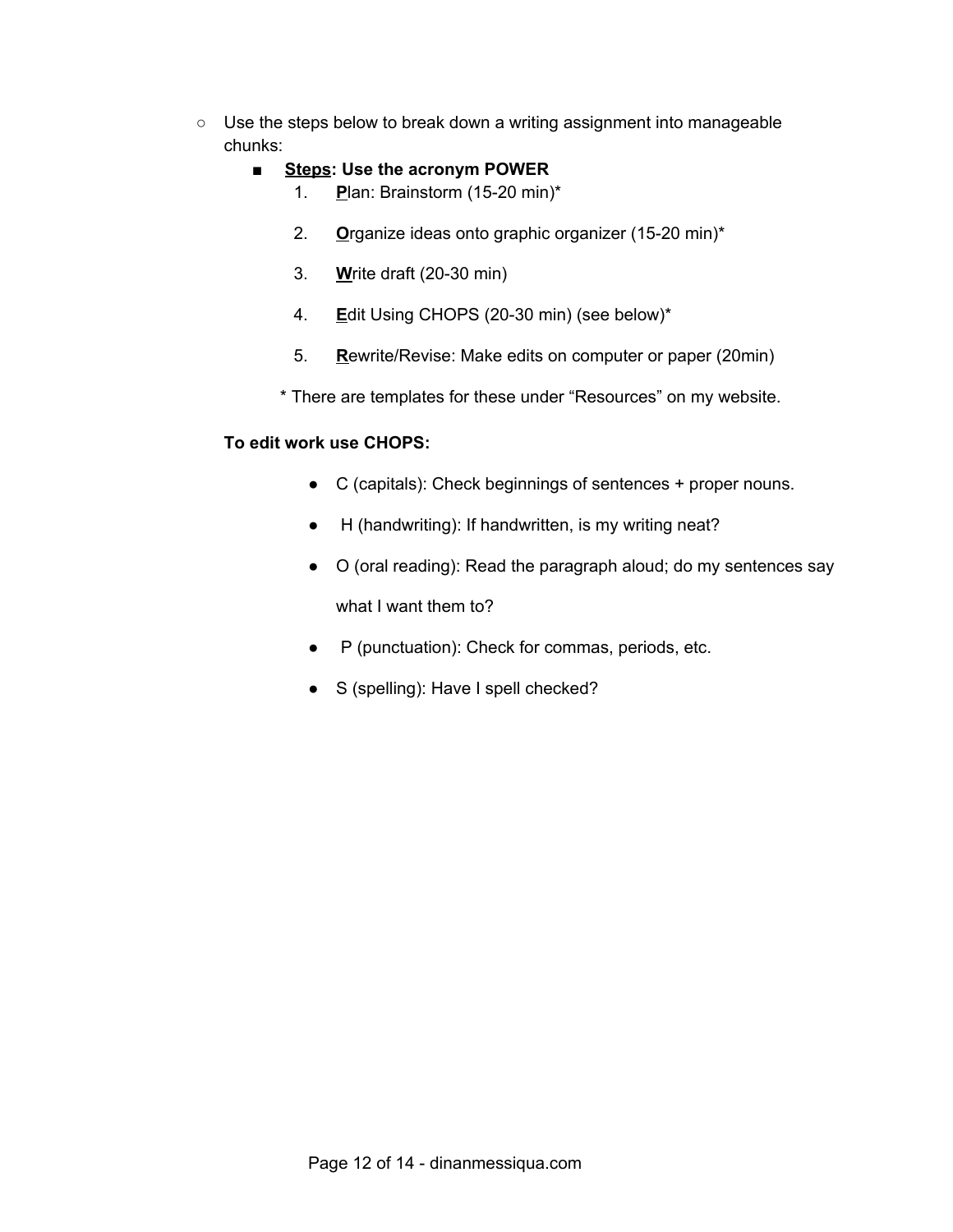# **ADDITIONAL RESOURCES**

### **Basic Reading Skills from the Florida Center for Reading Research:**

#### ● Preschool:

[https://fcrr.org/resources/resources\\_vpk.html?fbclid=IwAR1NfcvQqbnMlb7C8Y9D4Nd\\_R](https://fcrr.org/resources/resources_vpk.html?fbclid=IwAR1NfcvQqbnMlb7C8Y9D4Nd_RdMX8a) dMX8a [YO2\\_GLFoE-zdzBVxD8dL9FMA1MODQ](https://fcrr.org/resources/resources_vpk.html?fbclid=IwAR1NfcvQqbnMlb7C8Y9D4Nd_RdMX8a)

• Kindergarten-Grade 1: [https://fcrr.org/resources/resources\\_sca\\_k-1.html](https://fcrr.org/resources/resources_sca_k-1.html)

● Kindergarten-Grade 5: [https://fcrr.org/resources/resources\\_sca.html?fbclid=IwAR3RGjlWnlYtR4VXyR8vBW6Fr](https://fcrr.org/resources/resources_sca.html?fbclid=IwAR3RGjlWnlYtR4VXyR8vBW6Fr0q1fSW) 0q1fSW [HQD9zmygckjsvNujuYWI64U8Q9cc](https://fcrr.org/resources/resources_sca.html?fbclid=IwAR3RGjlWnlYtR4VXyR8vBW6Fr0q1fSW)

#### **Assistive Technology Tools for writing + reading : (very inexpensive)**

- **Co:Writer** (speech to text and more): <https://cowriter.com/>
- **Snap&Read** (text to speech and more): <https://snapandread.com/>

Two helpful links to explain these tools:

[https://learningtools.donjohnston.com/elearning/elearning-accommodations-parents-guide](https://learningtools.donjohnston.com/elearning/elearning-accommodations-parents-guide/)[https:/](https://www.youtube.com/watch?v=KottpLDwaNI) [/www.youtube.com/watch?v=KottpLDwaNI](https://www.youtube.com/watch?v=KottpLDwaNI) (Webinar on etools for children with LD)

#### **Multiple Areas of Literacy:**

<https://www.nessy.com/us/product/nessy-reading/>

• Click on "free trial" to sign up.

#### <https://pbskids.org/>

● PBS Kids has great educational media for children ages 2-8, including over 35 apps. You can see descriptions of each app and download them <https://pbskids.org/apps/>.

<https://teach.starfall.com/>

• Free resources for language/reading and math.